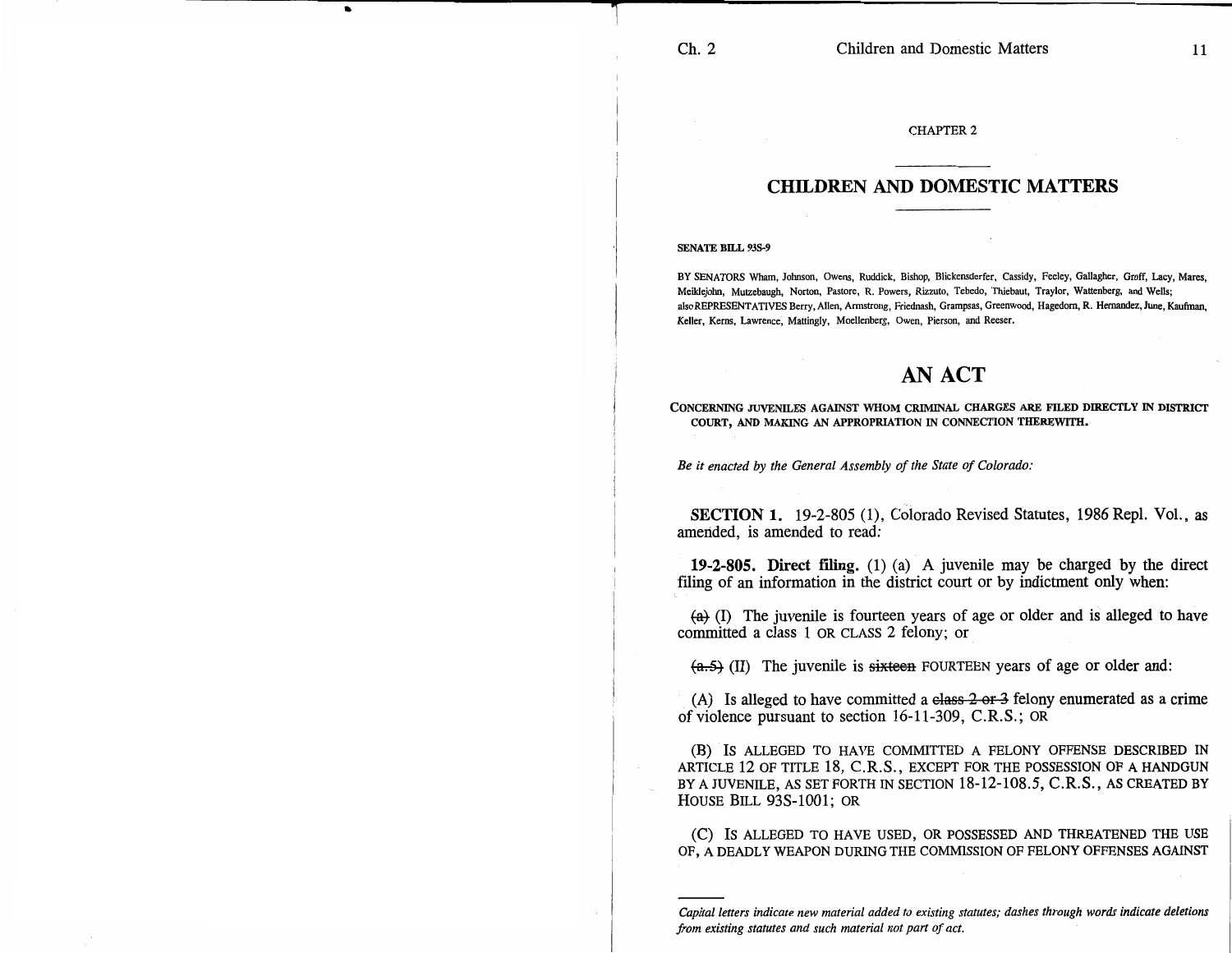THE PERSON, WHICH ARE SET FORTH IN ARTICLE 3 OF TITLE 18, C.R.S.; or

 $\langle \theta \rangle$  (III) The juvenile has, within the two previous years, been adjudicated a juvenile delinquent for a delinquent act that constitutes a felony, is sixteen years of age or older, and allegedly has committed a crime defined by section 18-1-105, C.R.S., as a class  $2$  or class 3 felony, except felonies defined by section 18-3-403 (1) (e), C.R.S.; or

 $\left(\leftrightarrow\right)$  (IV) The juvenile is fourteen years of age or older, has allegedly committed a delinquent act that constitutes a felony, and has previously been subject to proceedings in district court as a result of a direct filing pursuant to this section or a transfer pursuant to section 19-2-806; except that, if a juvenile is found not guilty in the district court of the prior felony or any lesser included offense, the subsequent charge shall be remanded back to the juvenile court.

(b) THE OFFENSES DESCRIBED IN SUBPARAGRAPHS **(I)** TO (IV) OF PARAGRAPH (a) OF THIS SUBSECTION (1) SHALL INCLUDE THE ATTEMPT, CONSPIRACY, SOLICITATION, OR COMPLICITY TO COMMIT SUCH OFFENSES.

**SECTION 2.** 19-2-805 (2), Colorado Revised Statutes, 1986 Repl. Vol., as amended, is REPEALED AND REENACTED, WITH AMENDMENTS, to read:

**19-2-805. Direct filing.** (2) (a) WHENEVER CRIMINAL CHARGES ARE FILED BY INFORMATION OR INDICTMENT IN THE DISTRICT COURT PURSUANT TO THIS SECTION, THE DISTRICT JUDGE SHALL SENTENCE THE JUVENILE AS FOLLOWS:

(I) AS AN ADULT; OR

(II) (A) To THE YOUTHFUL OFFENDER SYSTEM IN THE DEPARTMENT OF CORRECTIONS IN ACCORDANCE WITH SECTION 16-11-311, C.R.S., IF THE JUVENILE IS CONVICTED OF AN OFFENSE DESCRIBED IN SUBPARAGRAPH (II) OF PARAGRAPH (a) OF SUBSECTION (1) OF THIS SECTION; EXCEPT THAT IF A PERSON IS CONVICTED OF A CLASS 1 OR CLASS 2 FELONY, ANY SEXUAL OFFENSE DESCRIBED IN PART 4 OF ARTICLE 3 OF TITLE 18, C.R.S., OR A SECOND OR SUBSEQUENT OFFENSE DESCRIBED IN SAID SUBPARAGRAPH (II) FOR WHICH SUCH PERSON RECEIVED A SENTENCE TO THE DEPARTMENT OF CORRECTIONS OR TO THE YOUTHFUL OFFENDER SYSTEM, SUCH PERSON SHALL BE INELIGIBLE FOR SENTENCING TO THE YOUTHFUL OFFENDER SYSTEM.

**(B)** THIS SUBPARAGRAPH (II) IS REPEALED, EFFECTIVE JUNE 30, 1999.

(III) PURSUANT TO THE PROVISIONS OF THIS ARTICLE, IF THE JUVENILE IS LESS THAN SIXTEEN YEARS OF AGE AND IS CONVICTED OF AN OFFENSE OTHER THAN A CLASS 1 OR CLASS 2 FELONY OR A CRIME OF VIOLENCE AS DEFINED UNDER SECTION 16-11-309, C.R.S.

**SECTION 3.** 19-2-806 (1) (d), Colorado Revised Statutes, 1986 **Repl.** Vol., as amended, is amended to read:

**19-2-806. Transfer proceedings.** (1) (d) Whenever criminal charges are

transferred to or filed directly in the district court pursuant to the provisions of this article, the judge of the district court shall have the power to make any disposition of the case that any juvenile court would have or to remand the case to the juvenile court for disposition at its discretion; except that a juvenile who is convicted of a class 1 felony, or whose case was transferred to or filed directly in the district court and who is convicted of a crime of violence, as defined in section 16-11-309, C.R.S., or who has been previously adjudicated

**SECTION 4.** 16-11-101 (1), Colorado Revised Statutes, 1986 Repl. Vol., as amended, is amended BY THE ADDITION OF A NEW PARAGRAPH to read:

a mandatory sentence offender, a violent juvenile offender, or an aggravated juvenile offender shall be sentenced pursuant to section 18-1-105, C.R.S.

**16-11-101. Alternatives in sentencing.** (1) Within the limitations of the penalties provided by the classification of the offense of which a person is found guilty, and subject to the provisions of this title, the trial court has the following alternatives in entering judgment imposing a sentence:

(i) **(I)** IF THE DEFENDANT IS ELIGIBLE PURSUANT TO SECTION 19-2-805 (2) (a), C.R.S., THE DEFENDANT MAY BE SENTENCED TO THE YOUTHFUL OFFENDER SYSTEM IN ACCORDANCE WITH SECTION 16-11-311.

(II) THIS PARAGRAPH (i) IS REPEALED, EFFECTIVE JUNE 30, 1999.

**SECTION** 5. Part 3 of article 11 of title 16, Colorado Revised Statutes, 1986 Repl. Vol., as amended, is amended BY THE ADDITION OF A NEW SECTION to read:

**16-11-311. Sentences - youthful offenders - legislative declaration - powers and duties of district court - authorization for youthful offender system powers and duties of department of corrections.** (1) (a) IT IS THE INTENT OF THE GENERAL ASSEMBLY THAT THE YOUTHFUL OFFENDER SYSTEM ESTABLISHED PURSUANT TO THIS SECTION SHALL BENEFIT THE STATE BY PROVIDING AS A SENTENCING OPTION FOR CERTAIN YOUTHFUL OFFENDERS A CONTROLLED AND REGIMENTED ENVIRONMENT THAT AFFIRMS DIGNITY OF SELF AND OTHERS, PROMOTES THE VALUE OF WORK AND SELF-DISCIPLINE, AND DEVELOPS USEFUL SKILLS AND ABILITIES THROUGH ENRICHED PROGRAMMING.

(b) IT IS THE FURTHER INTENT OF THE GENERAL ASSEMBLY IN ENACTING THIS SECTION THAT FEMALE AND MALE OFFENDERS FOR WHOM CHARGES HAVE BEEN DIRECTLY FILED IN THE DISTRICT COURT AND WHO HAVE BEEN CONVICTED IN THE DISTRICT COURT RECEIVE EQUITABLE TREATMENT IN SENTENCING, PARTICULARLY IN REGARD TO THE OPTION OF BEING SENTENCED TO THE YOUTHFUL OFFENDER SYSTEM PURSUANT TO SECTION 19-2-805 (2), C.R.S. ACCORDINGLY, IT IS THE GENERAL ASSEMBLY'S INTENT THAT NECESSARY MEASURES BE TAKEN BY THE DEPARTMENT OF CORRECTIONS TO ESTABLISH SEPARATE HOUSING FOR FEMALE AND MALE OFFENDERS WHO ARE SENTENCED TO THE YOUTHFUL OFFENDER SYSTEM WITHOUT COMPROMISING THE EQUITABLE TREATMENT OF EITHER.

Ch. 2 Children and Domestic Matters 13

(2) (a) A JUVENILE MAY BE SENTENCED TO THE YOUTHFUL OFFENDER SYSTEM